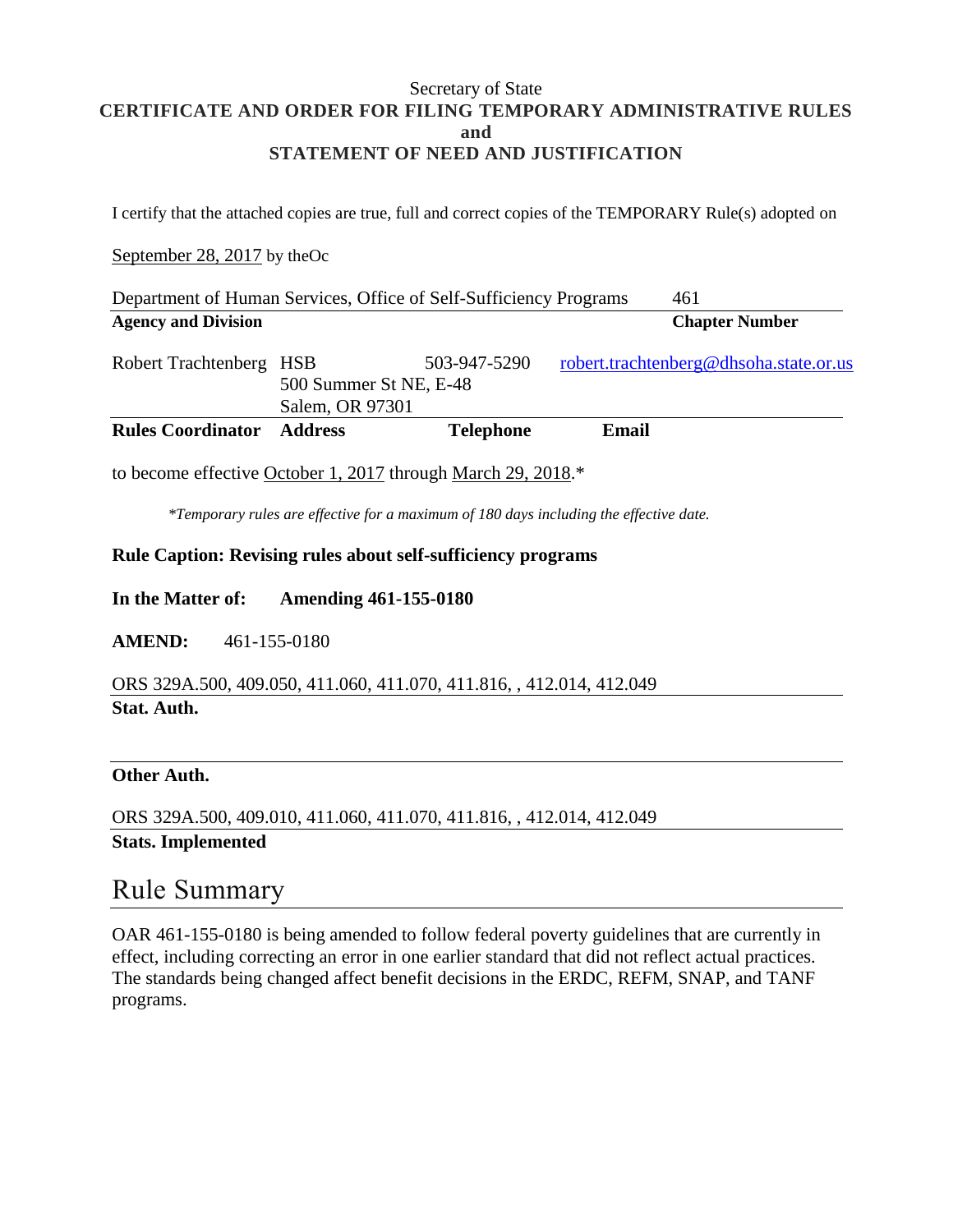## Need for the Rules

OAR 461-155-0180 needs to be amended to accurately state eligibility policies for the ERDC, REFM, SNAP, and TANF programs by following federal poverty guidelines that are currently in effect, including correcting an error in one earlier standard that did not reflect actual practices.

# Documents Relied Upon

USDA Food and Nutrition Service, "SNAP --Fiscal Year 2018 Cost-of-Living Adjustments", July 28, 2017 available at [https://fns](https://fns-prod.azureedge.net/sites/default/files/snap/SNAP_Fiscal_Year_2018_Cost_of_Living_Adjustments.pdf)[prod.azureedge.net/sites/default/files/snap/SNAP\\_Fiscal\\_Year\\_2018\\_Cost\\_of\\_Living\\_Adjustme](https://fns-prod.azureedge.net/sites/default/files/snap/SNAP_Fiscal_Year_2018_Cost_of_Living_Adjustments.pdf) [nts.pdf](https://fns-prod.azureedge.net/sites/default/files/snap/SNAP_Fiscal_Year_2018_Cost_of_Living_Adjustments.pdf)

# Justification of Temporary Rules

The Department finds that failure to act promptly by amending OAR 461-155-0180 will result in serious prejudice to the public interest, the Department, and some Department clients because the Department rules must comply with the federal standards in effect on October 1, 2017 and because the Department issues benefits for large numbers of clients on an ongoing basis.

Approved for Filing:

Dawn Myers Date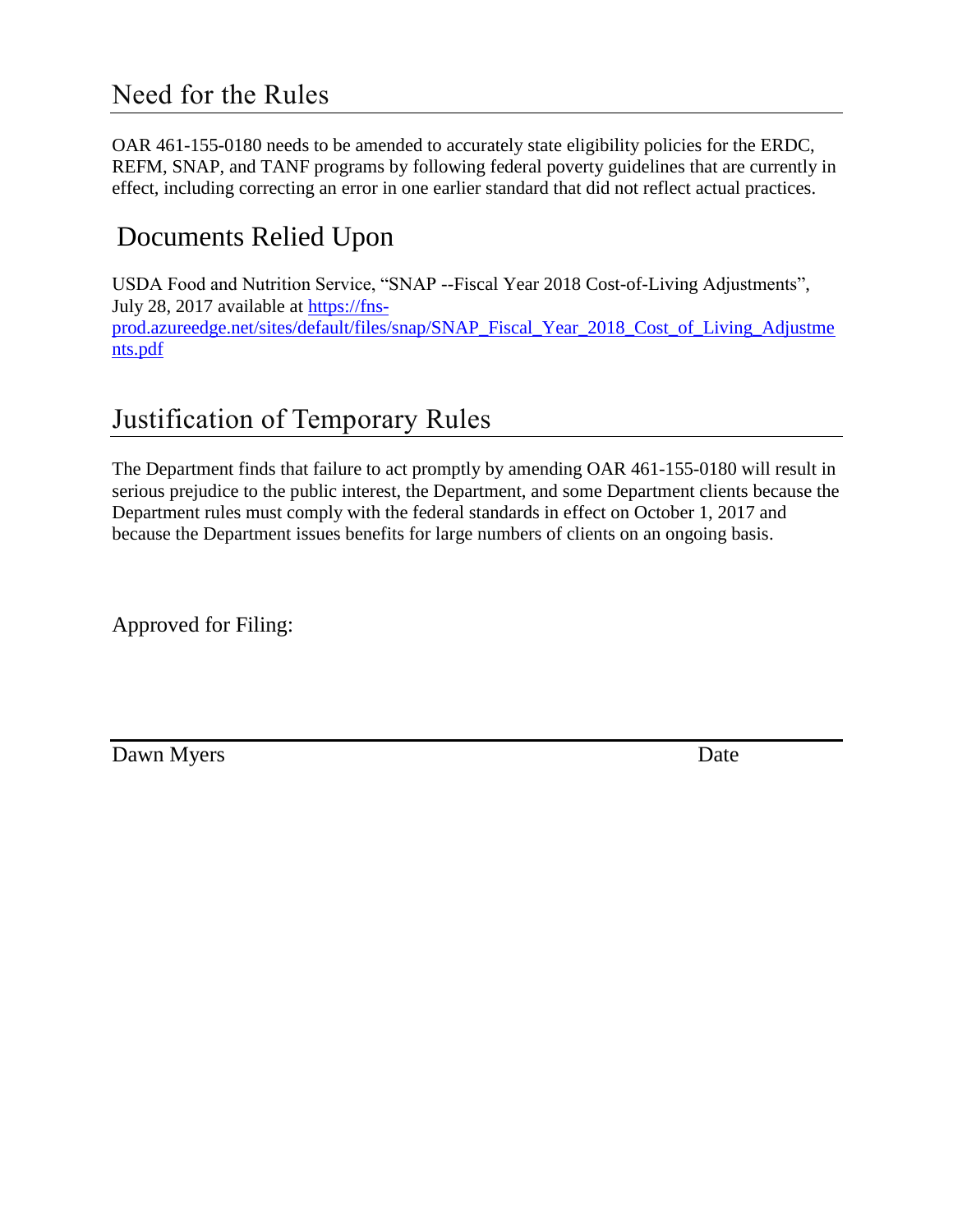## 461-155-0180 Temporary Eff. 7- 1-1710-1-17 Income Standards; Not OSIP, OSIPM, QMB

- (1) A Department program may cite this rule if the program uses a monthly income standard based on the federal poverty level or state median income. The standards in this rule are effective as of March October 1, 2017, except as provided otherwise.
- (2) A monthly income standard set at 100 percent of the 2016 2017 federal poverty level is set at the following amounts:

| Size of Group | Standard              |
|---------------|-----------------------|
| 1             | \$<br>9901,005        |
| 2             | 1,335354              |
| 3             | 1,680702              |
| 4             | 2,025050              |
| 5             | 2,370399              |
| 6             | 2, 715747             |
| 7             | 3,061095              |
| 8             | 3,408444              |
| 9             | 3, 755 792            |
| 10            | 4, <del>102</del> 140 |
| $+1$          | + <del>347</del> 349  |

(3) A monthly income standard set at 130 percent of the 2016 2017 federal poverty level is set at the following amounts:

| Size of Group | Standard                |
|---------------|-------------------------|
|               | \$1, <del>287</del> 307 |
| 2             | 1,736760                |
| 3             | 2, 184213               |
|               | 2, <del>633</del> 665   |
| 5             | 3,084118                |
| 6             | 3,530571                |
| 7             | 3,9804,024              |
| 8             | 4, <del>430</del> 477   |
| 9             | 4, <del>881</del> 931   |
| 10            | 5, 332382               |
| $+1$          | 454453                  |

(4) A Effective March 1, 2017, a monthly income standard set at 185 percent of the 2017 federal poverty level is set at the following amounts:

| Size of Group | Standard |
|---------------|----------|
|               | \$1,860  |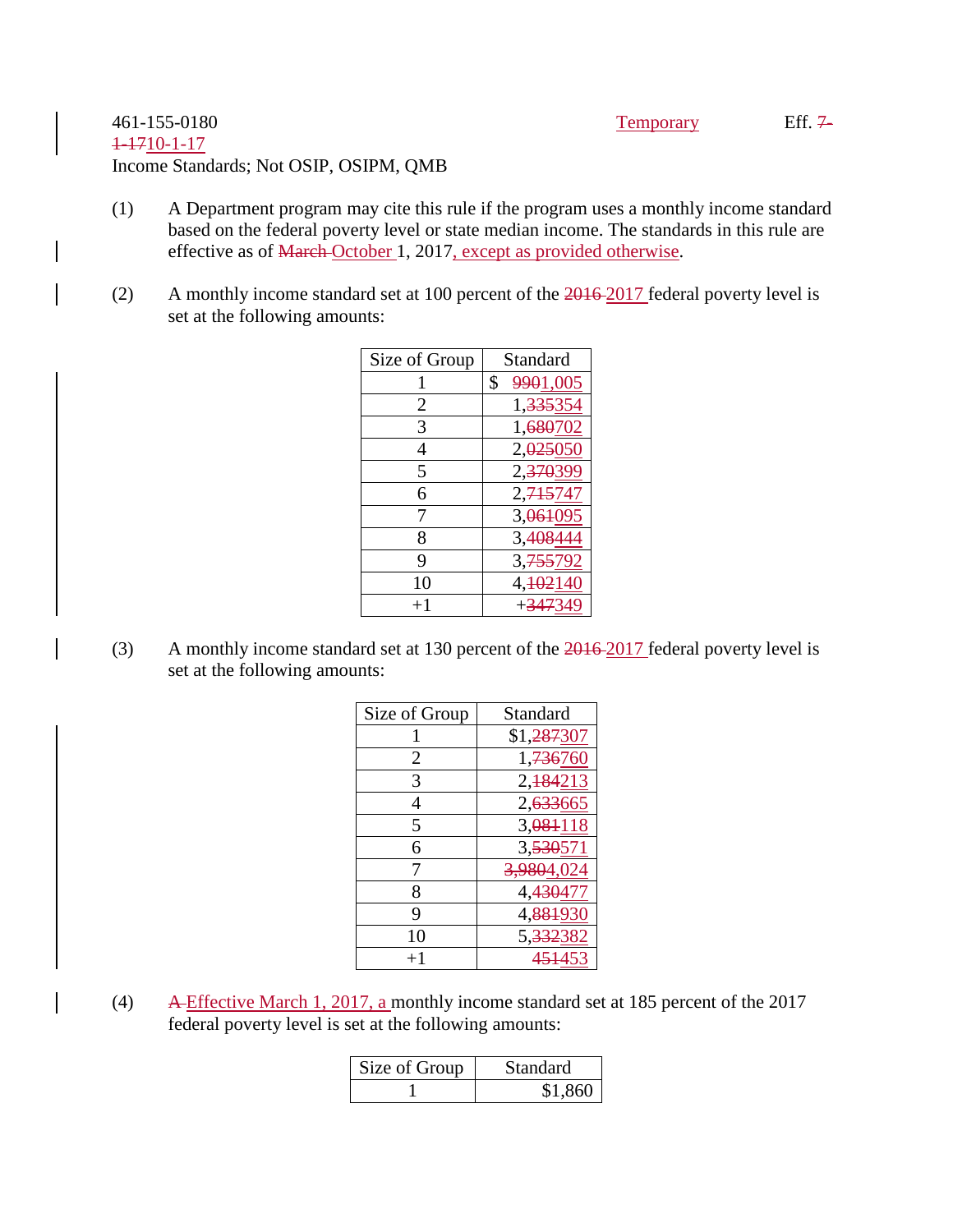| 2,504                 |
|-----------------------|
| 3,149                 |
| 3, 795793             |
| 4,437                 |
| 5,082                 |
| 5,726                 |
| 6,371                 |
| 7,016015              |
| 7, <del>661</del> 659 |
|                       |
|                       |

(5) A monthly income standard set at 200 percent of the 2016 2017 federal poverty level is set at the following amounts:

| Size of Group | Standard                    |
|---------------|-----------------------------|
|               | \$ <del>1,980</del> 2,010   |
| 2             | 2,670707                    |
| 3             | 3,36040                     |
|               | 4,050100                    |
| 5             | 4, <del>740</del> 797       |
| 6             | 5, <del>430<u>49:</u></del> |
|               | 6, 122190                   |
| 8             | 6,815887                    |
|               |                             |

(6) A monthly income standard set at 250 percent of the 2017 federal poverty level is set at the following amounts:

| Size of Group | Standard |
|---------------|----------|
|               | \$3,385  |
| 3             | 4,255    |
|               | 5,125    |
| 5             | 5,998    |
| 6             | 6,868    |
|               | 7,738    |
|               | 8.610    |

(7) A monthly income standard set at 350 percent of the 2016 federal poverty level is set at the following amounts:

| Size of Group | Standard |
|---------------|----------|
|               | \$3,465  |
|               | 4,673    |
|               | 5,880    |
|               | 7.088    |